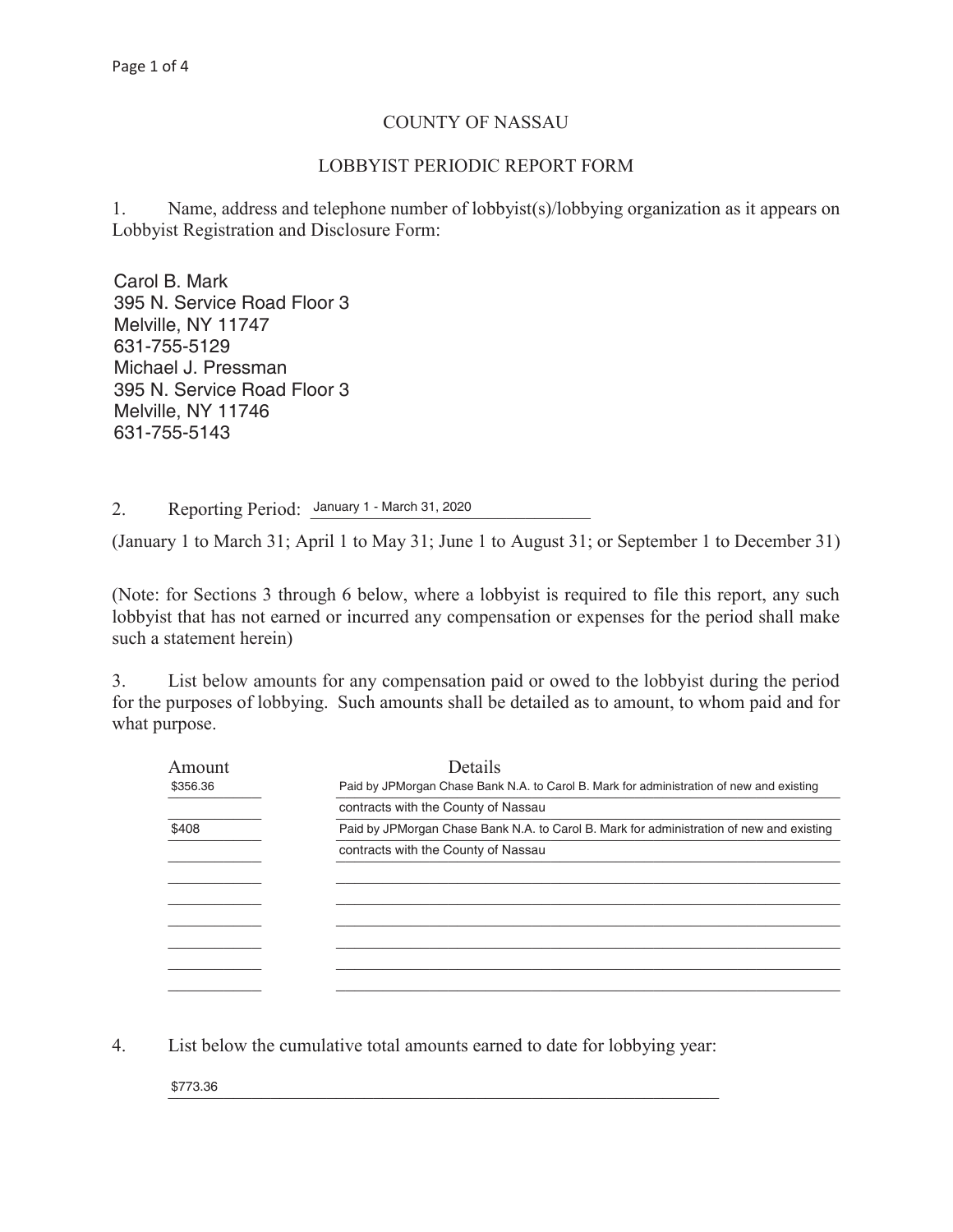5. List below amounts for any expenses expended or incurred by the lobbyist during the period for the purposes of lobbying. Such amounts shall be detailed as to amount, to whom paid and for what purpose.

| Amount | Details |
|--------|---------|
| N/A    | N/A     |
|        |         |
|        |         |
|        |         |
|        |         |
|        |         |
|        |         |
|        |         |
|        |         |
|        |         |
|        |         |
|        |         |
|        |         |

6. List below the cumulative total amounts expended to date for lobbying year:

 $\frac{1}{20}$ \$0

(In lieu of completing 7 through 10 below, you may attach a copy of your Lobbyist Registration and Disclosure Form, provided the information has not changed.)

7. List whether and where the lobbyist(s)/lobbying organization is registered as a lobbyist (e.g. Nassau County, New York State):

Carol B. Mark and Michael J. Pressman are both registered in New York State, Nassau  $\ldots$ ,  $\ldots$ ,  $\ldots$ County, and Suffolk County as lobbyists

8. Name, address and telephone number of client(s) by whom, or on whose behalf, the lobbyist is retained, employed or designated.

\_\_\_\_\_\_\_\_\_\_\_\_\_\_\_\_\_\_\_\_\_\_\_\_\_\_\_\_\_\_\_\_\_\_\_\_\_\_\_\_\_\_\_\_\_\_\_\_\_\_\_\_\_\_\_\_\_\_\_\_\_\_\_\_\_\_\_\_\_\_\_\_\_\_\_\_\_\_ 383 Madison Avenue \_\_\_\_\_\_\_\_\_\_\_\_\_\_\_\_\_\_\_\_\_\_\_\_\_\_\_\_\_\_\_\_\_\_\_\_\_\_\_\_\_\_\_\_\_\_\_\_\_\_\_\_\_\_\_\_\_\_\_\_\_\_\_\_\_\_\_\_\_\_\_\_\_\_\_\_\_\_ 551-205-2443JPMorgan Chase Bank N.A. New York, NY 10179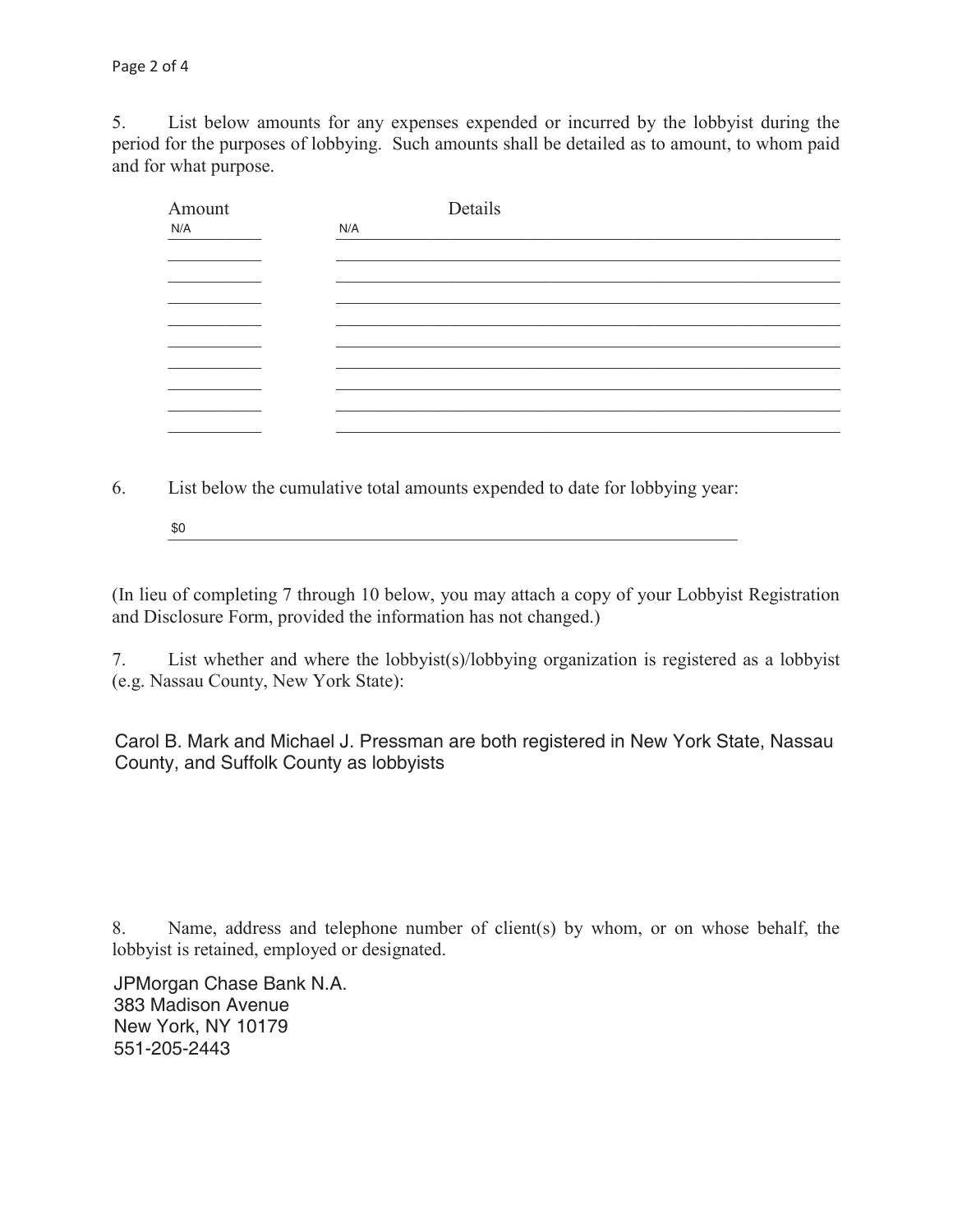Describe lobbying activity conducted, or to be conducted, in Nassau County, and identify 9. client(s) for each activity listed, during the Reporting Period.

Communication of behalf of JPMorgan Chase Bank N.A. by Carol B. Mark and Michael J. Pressman for the administration of new and existing contracts with the County of Nassau.

The name of persons, organizations or governmental entities before whom the lobbyist has 10. lobbied during the period.

Robert Cleary, Purchasing Director; Beaumont Jefferson, County Treasurer; Rolando Fernando, Deputy CountyTreasurer; Nancy Stanton, IT Commissioner.